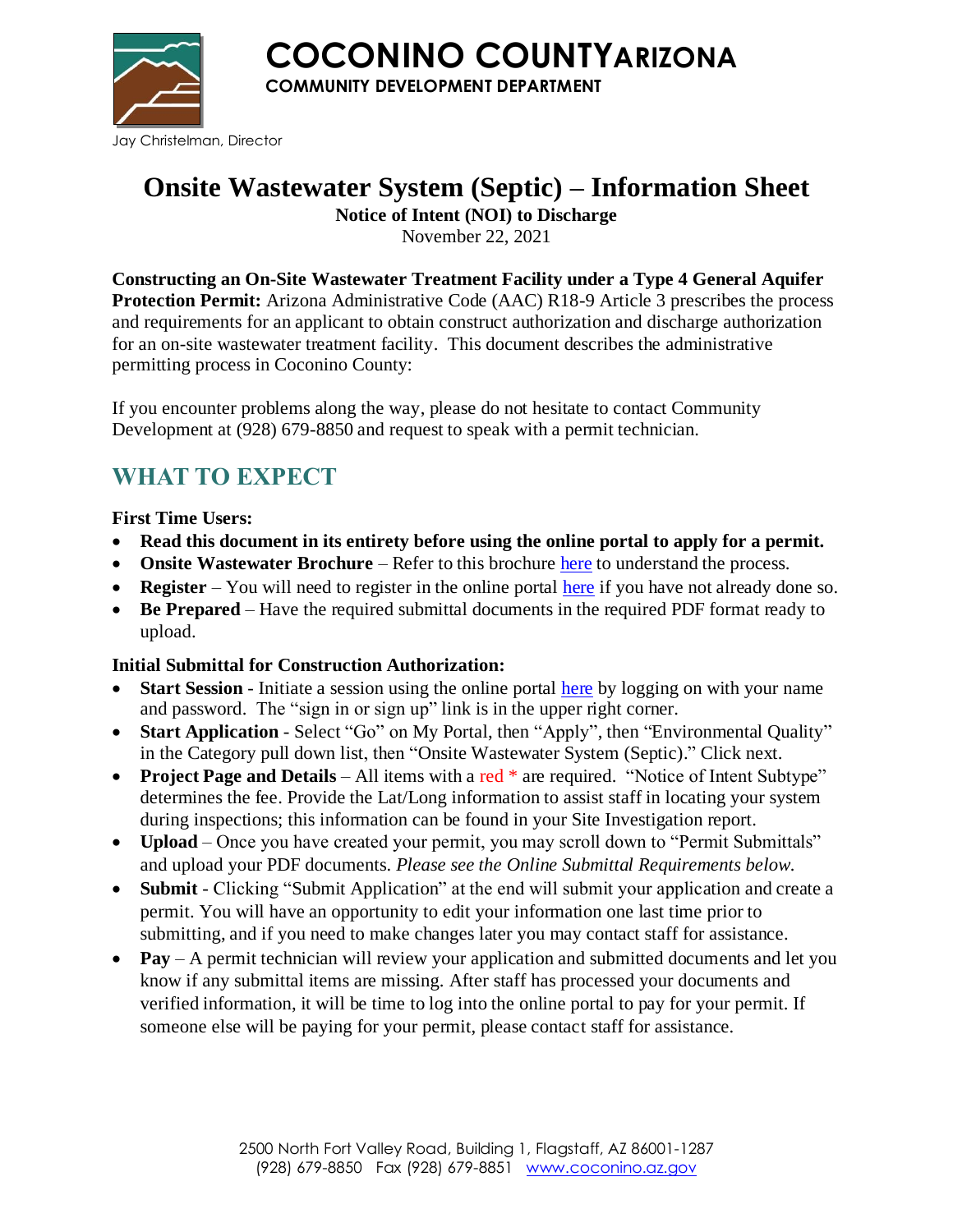#### **County Initial Submittal Review Process:**

- **Staff Review, Administrative** A permit technician will review your application and submitted documents to determine if the submittal documents are ready for plan review. Missing submittal documents will be reported to the applicant.
- **Staff Review, Technical** An EQ division employee will review your submittal to determine if it shows the proposed construction conforms to ADEQ requirements. The result will be documented in a Request for Additional Information (RFAI) and a request to pay the fee, which will be followed by Issuance of a Permit as appropriate. The required time for processing is established in ADEQ rule. CCCD EQ has a GOAL of completing an initial review in 15 business days.
- **Redlines** View Deficiency comments and redlines as applicable by logging into the online portal and looking at the Workflow section of your permit. You may download items there where it says "View Notes" with a blue hyperlink.

#### **Resubmittal Process, if applicable**

- **Revisions**  The designer responds to the RFAI by preparing a letter which addresses each point in the RFAI particularly where there is some agency misunderstanding of the submittal. (Simply re-submitting the documents to CCCD EQ is likely to take additional review time.)
- **Upload** Login to the portal and access the existing permit. You may access "Submittals" and upload your PDF documents. You may leave comments for staff. You may upload the response letter into "other documents".
- **Staff Review, Administrative**  A permit technician will review your resubmittal and submitted documents and let you know if any submittal items are missing.
- **Staff Review, Technical** An EQ division employee will review your submittal to determine if it now shows the proposed construction conforms to ADEQ requirements. The result will be documented in a Request for Additional Information (RFAI) and a request to pay the fee, which will be followed by Issuance of a Permit as appropriate. The required time for processing is established in ADEQ rule. CCCD EQ has a GOAL of completing a resubmittal review in 5 business days.

#### **Construction Phase and Inspections**

- **Issuance** Once your Onsite Wastewater System (Septic) permit is issued, you will receive a **Construction Authorization** (CA) for the on-site wastewater treatment facility.
- **View the CA in the portal** Scroll to the bottom of your portal permit page to view this document.
- **Construct** You have two (2) years to construct the system after which the permit will expire. A permit may be re-issued by applying and paying the appropriate fee.
- **Request Interim Inspection** Some permits will require interim inspections which will be noted on the permit. At the appropriate time the inspection shall be requested by portal, phone, or email. Click [here](https://www.coconino.az.gov/DocumentCenter/View/27699/EQ-Inspection-Area-Schedule-190204) for inspection information.
- **Request For Discharge Authorization** Clic[k here](https://www.coconino.az.gov/DocumentCenter/View/540) for the form. This form must be completed including leakage testing report and as-built plans before a final inspection can be requested. Complete, log in to the portal, access the permit, and upload these documents under Submittals.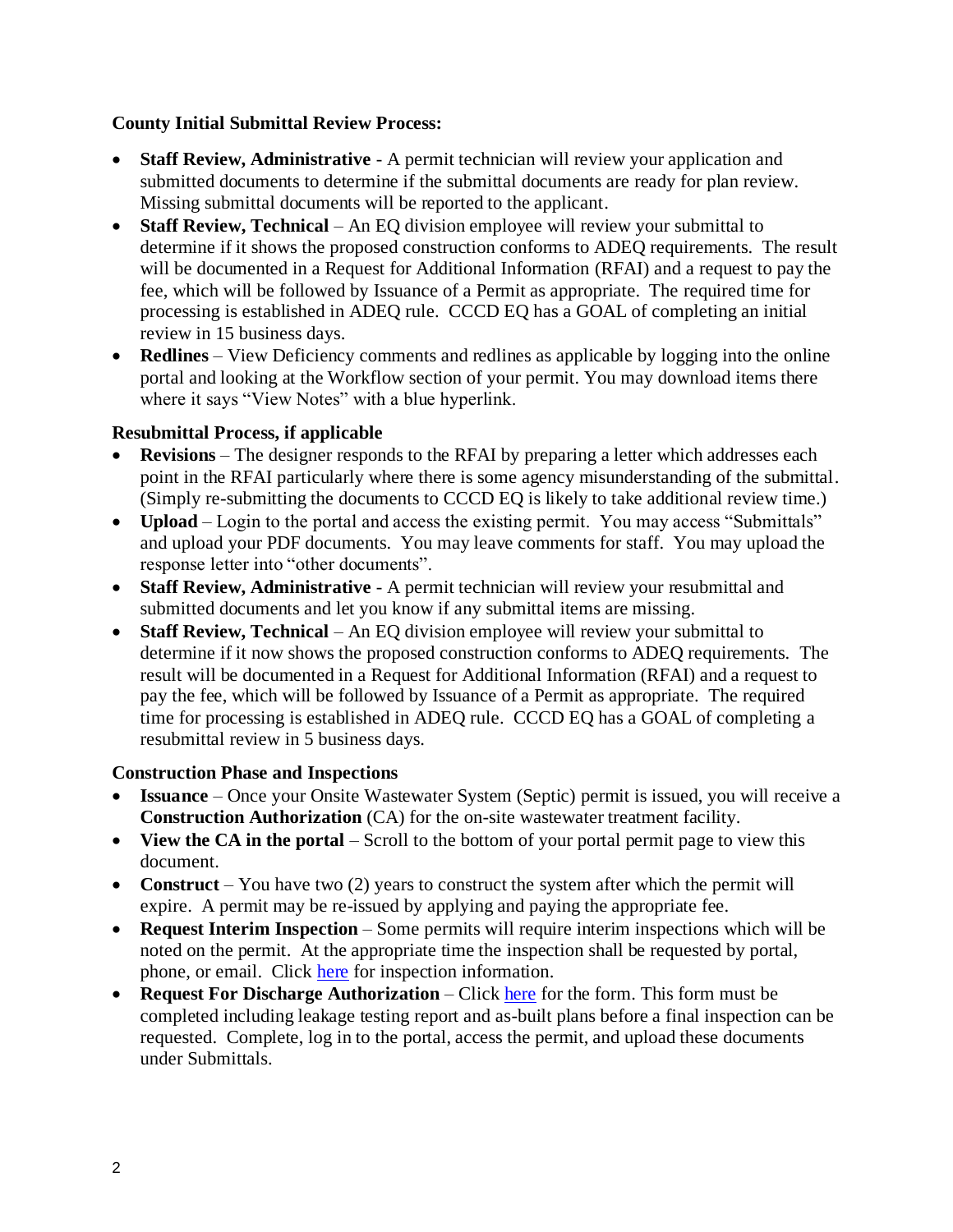- **Request Final Inspection** All permits will require a final inspection. After the Discharge Authorization Request is made, the final inspection shall be requested in the portal under the Inspections section. Clic[k here](https://www.coconino.az.gov/DocumentCenter/View/27699/EQ-Inspection-Area-Schedule-190204) for inspection information by project location.
- **Discharge Authorization** EQ staff will review the documentation provided and complete the final inspection. If an RFAI is issued, then the applicant and their contractor will need to make revisions and call for another final inspection. If all the work conforms to the requirements of the Construction Authorization, then a Discharge Authorization (DA) will be issued, and the applicant can begin using the onsite wastewater system.
- **View the DA in the portal** Scroll to the bottom of your portal permit page to view this document when it is ready.

# **ONLINE SUBMITTAL REQUIREMENTS**

#### **Initial Submittal Requirements for Conventional System Type (4.02):**

□ Construction Plans (i.e., Site Plan) per [Site Plan Checklist](https://www.coconino.az.gov/DocumentCenter/View/38714/EQ-Site-Plan-Checklist) including

□ Appropriate section from Sample [Trench Cross Sections](https://www.coconino.az.gov/DocumentCenter/View/38713/EQ-Sample-Trench-Cross-Sections)

- $\square$  Design Report including
	- $\Box$  Cover sheet with designer name, contact information and signature
	- □ Design flow using [System Sizing Worksheet](https://www.coconino.az.gov/DocumentCenter/View/38715/EQ-System-Sizing-Worksheet)
	- □ Disposal field sizing per [Disposal Field Worksheet](https://www.coconino.az.gov/DocumentCenter/View/38712/EQ-Disposal-Field-Worksheet)
	- □ Materials list pe[r Material List Worksheet](https://coconino.az.gov/DocumentCenter/View/39083/EQ-Material-List-201008)
	- □ Site Investigation Report
	- □ Floor Plans

□ Other Submittal Requirements or Supplemental Documents

□ Waiver for Setback/Well (optional)

 $\Box$  R18-9-A312 (G) Justification (optional)

# **Submittal Requirements for Alternative Systems Types (4.03 to 4.23):**

□ Construction Plans per ADEQ rule and CCCD EQ guidance documents

- $\Box$  Complete drawings with dimensions and annotation for all components.
	- $\Box$  Quantity Table (Materials List)
- □ Specifications, product or reference standard
- □ Design Report per ADEQ rule and CCCD EQ guidance documents
	- $\Box$  Calculations for sizing and showing conformance to rule.
	- □ Manufacturer Warranty, if applicable.
	- $\Box$  Site Investigation Report
	- □ Floor Plans
- □ Draft Operation and Maintenance Manual
- □ Other Submittal Requirements or Supplemental Documents
	- □ Waiver for Setback/Well (optional)
	- $\Box$  R18-9-A312 (G) Justification (optional)

# **Post Construction Submittal Requirements for all Types:**

 $\Box$  Request for Discharge Authorization – you need to submit prior to requesting final inspection.  $\Box$  As-Built Plans - you need to submit prior to requesting final inspection.